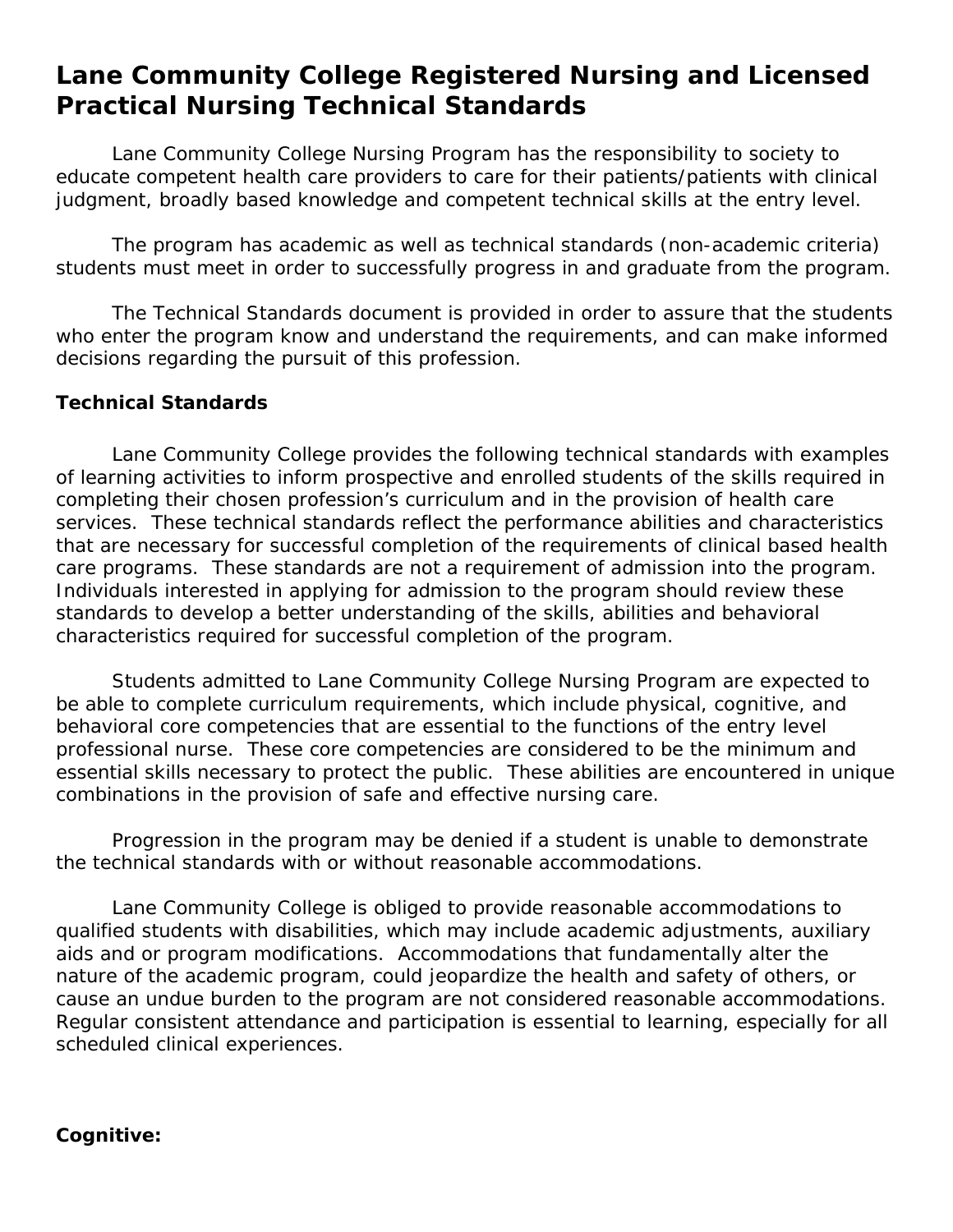- 1. Recall, collect, analyze, synthesize, and integrate information from a variety of sources.
- 2. Measure, calculate, reason, analyze and synthesize data.
- 3. Problem-solve and think critically in order to apply knowledge and/or skill.
- 4. Communicate effectively with individuals from a variety of social, emotional, cultural, and intellectual backgrounds.
- 5. Relay information effectively, accurately, reliably, and intelligibly. This includes a thorough and accurate use of computers and other tools to individuals and groups, using the English language.
- 6. Effectively collect, analyze, synthesize, integrate, recall and apply information and knowledge to provide safe patient care for assigned clinical shifts.

## *Examples of learning activities found in the nursing curriculum and related to industry standards:*

- Process information thoroughly and quickly to prioritize and implement nursing care.
- Sequence or cluster data to determine patient needs.
- Develop and implement a nursing plan of care for patients in acute, long term and community settings.
- Discriminate fine/subtle differences in medical word endings.
- Report patient data using multiple formats to members of the healthcare team.
- Appropriately interpret medical orders and patient information found in the medical record.
- Perform math computations for medication dosage calculations.
- Apply knowledge/skills gained through completion of program prerequisites, including requirement for computer proficiency.

# **Physical:**

### **Motor:**

- 1. Coordinate fine and gross motor movements.
- 2. Coordinate hand/eye movements.
- 3. Negotiate level surfaces, ramps and stairs.
- 4. Work effectively and efficiently within a limited space.
- 5. Effectively manage psychomotor tasks to provide safe patient care for up to twelve (12) hour clinical shifts.

### *Examples of learning activities found in the nursing curriculum and related to industry standards:*

- Transfer patient/patients in and out of bed from stretchers and wheelchairs.
- Control a fall by slowly lowering patient to the floor.
- Perform cardiopulmonary resuscitation (CPR)
- Lift, move, turn, position, push, or pull patients and/or objects, weighing up to 35 pounds.
- Reach to place or access equipment such as intravenous fluid bags or bend or squat to reach catheter bags, within compliance of safety standards.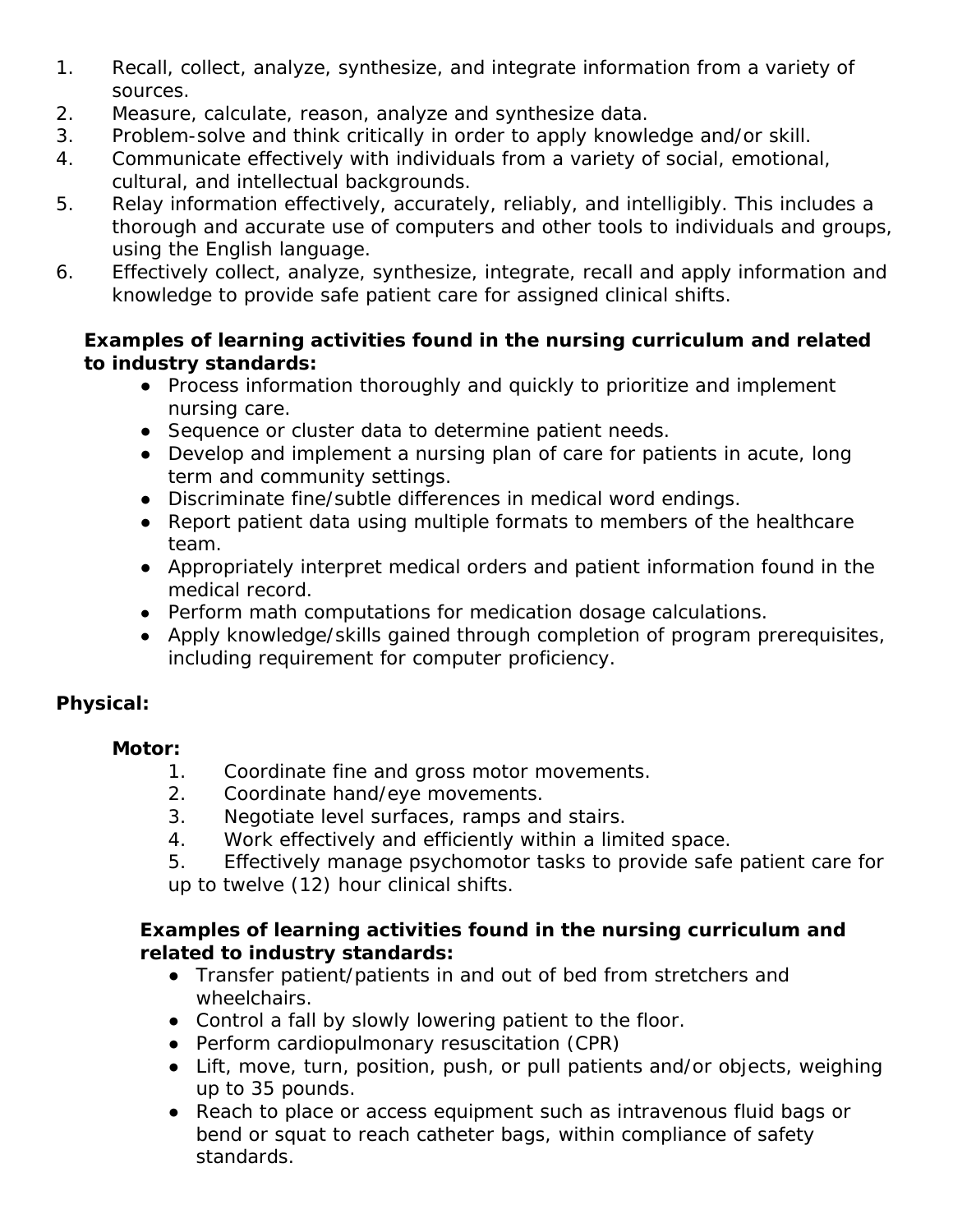- Transport equipment and supplies to the patient bedside.
- Manipulate small equipment and containers, such as syringes, vials, ampules, and medication packages, to administer medications.
- Dispose of needles in sharps container.
- Dispose of contaminated materials in a safe and compliant manner.
- Complete assigned periods of clinical practice (up to twelve (12) hour shifts, days, evenings, or nights, holidays, weekdays and weekends).
- Complete skills tests within assigned time limit.

#### **Sensory:**

- 1. Acquire information from demonstrations and experiences, including but not limited to information conveyed through online coursework, lecture, small group activities, demonstrations, and application experiences.
- 2. Collect information through a variety of senses and/or using appropriate and approved equipment.
- 3. Use and interpret information from diagnostic procedures.

#### *Examples of learning activities found in the nursing curriculum and related to industry standards:*

- Detect changes in skin color, condition, or temperatures (i.e. pale, ashen, grey, or bluish).
- Detect a fire in the patient care environment.
- Draw up a prescribed quantity of medication into a syringe.
- Observe patients in a room from a distance of 20 feet away.
- Detect sounds related to bodily functions using appropriate equipment, such as a stethoscope.
- Detect alarms generated by mechanical systems such as those that monitor bodily functions, fire alarms, call bells.
- Observe and collect data from recording equipment and measurement devices used in patient care
- Communicate with patient and members of the healthcare team in person and over the phone in a variety of settings, including isolation and the operating room where health team members are wearing masks and there is background noise.
- Detect foul odors of bodily fluids or spoiled foods.
- Detect smoke from burning materials.
- Detect unsafe temperature levels in heat-producing devices used in patient care.
- Detect anatomical abnormalities, such as subcutaneous crepitus, edema, or infiltrated intravenous fluids.
- Feel or note vibrations, such as an arterial pulse, using touch or approved equipment.

#### **Behavioral:**

1. Demonstrate ability to function effectively under stress and adapt to